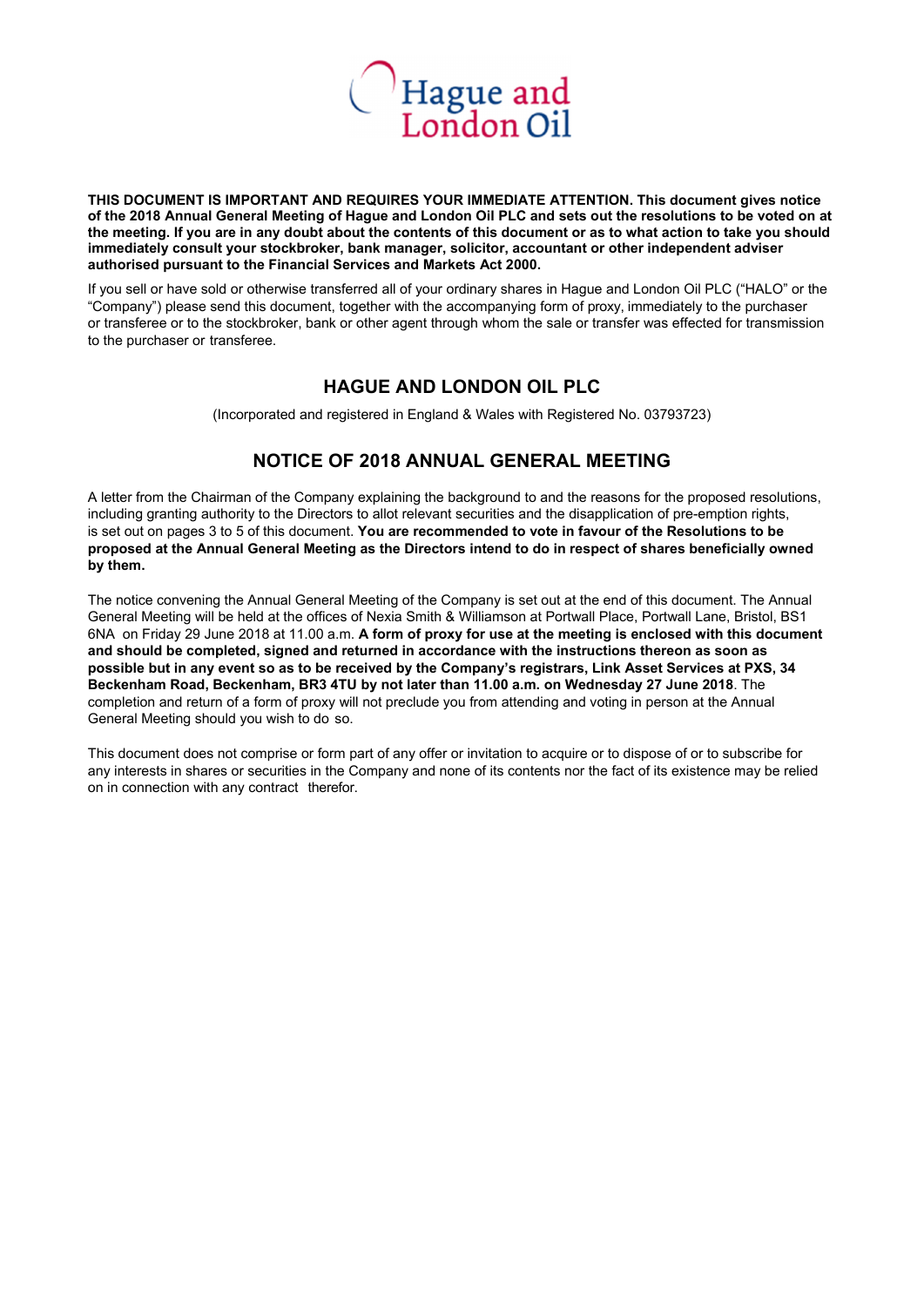# **DEFINITIONS**

| the "Act"                          | the Companies Act 2006;                                                                                                                                                                                                                                      |
|------------------------------------|--------------------------------------------------------------------------------------------------------------------------------------------------------------------------------------------------------------------------------------------------------------|
| "Annual General Meeting" or "AGM"  | the annual general meeting (and any adjournment of that meeting)<br>of the Company to be held at the offices of Nexia Smith &<br>Williamson at 11.00 a.m. on Friday 29 June 2018 and convened<br>by the notice which is set out at the end of this document; |
| "Articles"                         | the Articles of Association of the Company;                                                                                                                                                                                                                  |
| "Chairman"                         | the Chairman of the Company;                                                                                                                                                                                                                                 |
| the "Company" or "HALO"            | Hague and London Oil PLC, registered number 03793723 and<br>having its registered office at 6 Charlotte Street, Bath, BA21 2NE;                                                                                                                              |
| "Directors"                        | the directors of the Company whose names are set out on page 3<br>of this document:                                                                                                                                                                          |
| "Form of Proxy"                    | the form of proxy accompanying this document for use by<br>Shareholders at the Annual General Meeting;                                                                                                                                                       |
| "Notice of Annual General Meeting" | the notice of the Annual General Meeting set out at the end of this<br>document:                                                                                                                                                                             |
| "Ordinary Shares"                  | ordinary shares of 4 pence each in the capital of the Company;                                                                                                                                                                                               |
| "Resolutions"                      | together the ordinary resolutions and the special resolutions<br>proposed at the Annual General Meeting;                                                                                                                                                     |
| "Shareholders"                     | the persons who are registered as holders of Ordinary Shares from<br>time to time.                                                                                                                                                                           |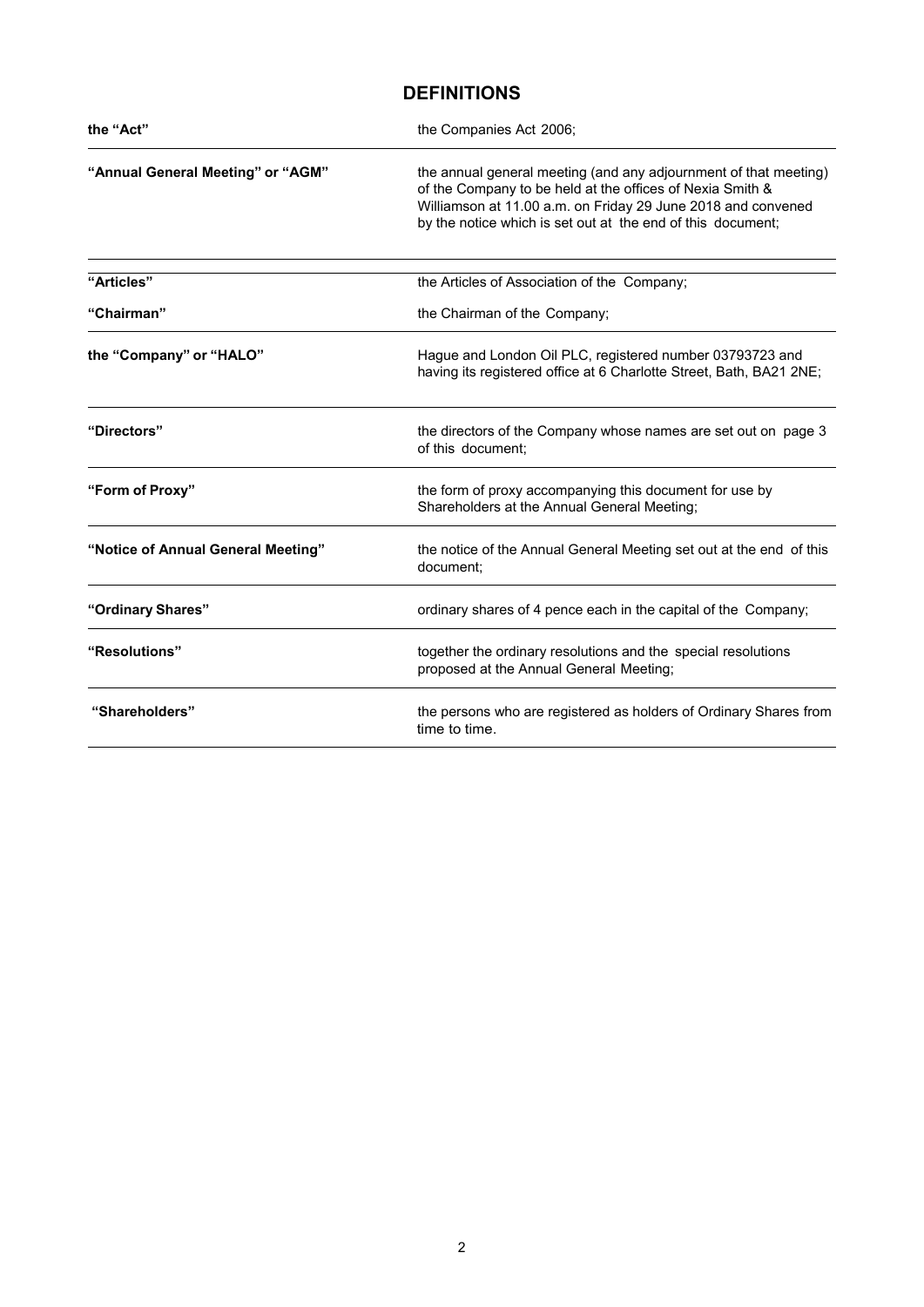# **LETTER FROM THE CHAIRMAN**

## **Hague and London Oil PLC**

(Incorporated and registered in England & Wales with Registered No. 03793723)

Andrew Cochran (Executive Chairman and Interim Chief Executive Officer) 6 Charlotte Street William Phelps (Non-Executive Director) Bath

*Directors: Registered Office:*  BA1 2NE

7 June 2018

*To Shareholders* 

Dear Shareholder,

**Notice of Annual General Meeting** 

#### **Introduction and Background**

I am pleased to invite you to the Company's 2018 Annual General Meeting, which will be held at the offices of Nexia Smith & Williamson, at Portwall Place, Portwall Lane, Bristol, BS1 6NA on Friday 29 June 2018 at 11.00 a.m.

By way of an explanation of the business to be put before the meeting, the proposed resolutions are as follows (Resolutions 1 to 5 being Ordinary Resolutions and Resolution 6 being a Special Resolution).

#### **Ordinary Business**

**Resolution 1:** To receive and adopt the audited report and accounts of the Company for the period ended 31 December 2017.

**Resolution 2:** To re-appoint Andrew Cochran, who has been appointed by the Board and retires in accordance with the Articles of Association of the Company, as a Director of the Company.

**Resolution 3:** To re-appoint William Phelps, who has been appointed by the Board and retires in accordance with the Articles of Association of the Company, as a Director of the Company.

**Resolution 4:** To reappoint Nexia Smith & Williamson Audit Limited as the Company's auditors. The Company is required to appoint an auditor at each Annual General Meeting at which accounts are laid before shareholders, to hold office until the next such meeting. The Resolution proposes that Nexia Smith & Williamson Audit Limited be re-appointed as auditor for the current year and that the Directors be authorised to set their fees.

**Resolution 5:** To grant the Directors power to allot shares and rights to subscribe for shares. This resolution grants the Directors authority to allot shares in the capital of the Company and other relevant securities up to an aggregate nominal value of £965,343.44 (being 24,133,586 Ordinary Shares) representing approximately 100% of the nominal value of the issued Ordinary Share capital of the Company as at 6 June 2018, being the last practical date prior to the publication of this notice.

The directors have no current plans to exercise such authority but consider it desirable that the specified amount of unissued share capital is available for issue so that they can more readily take advantage of possible opportunities should they arise. Unless revoked, varied or extended, this authority will expire at the conclusion of the next AGM of the Company.

#### **Special Business**

**Resolution 6:** To authorise the directors in certain circumstances to allot equity securities for cash other than in accordance with statutory pre-emption rights (which require a company to offer all allotments for cash first to existing shareholders in proportion to their holdings). The relevant circumstances are where the allotment takes place in connection with (i) an open offer or rights issue; or (ii) the allotment of shares under the Company's unapproved share option plan up to an aggregate nominal amount not exceeding £35,500 (being 887,500 Ordinary Shares; or (iii) the Allotment of shares on such terms and to such persons as the Board may determine up to an aggregate nominal amount not exceeding £965,343.44 (being 24,133,586 Ordinary Shares). Any allotment is limited to a maximum nominal amount of £965,343.44 representing approximately 100% of the nominal value of the issued Ordinary Share capital of the Company as at 6 June, 2018, being the last practical date prior to the publication of this notice. Unless revoked, varied or extended, this authority will expire at the conclusion of the next AGM of the Company.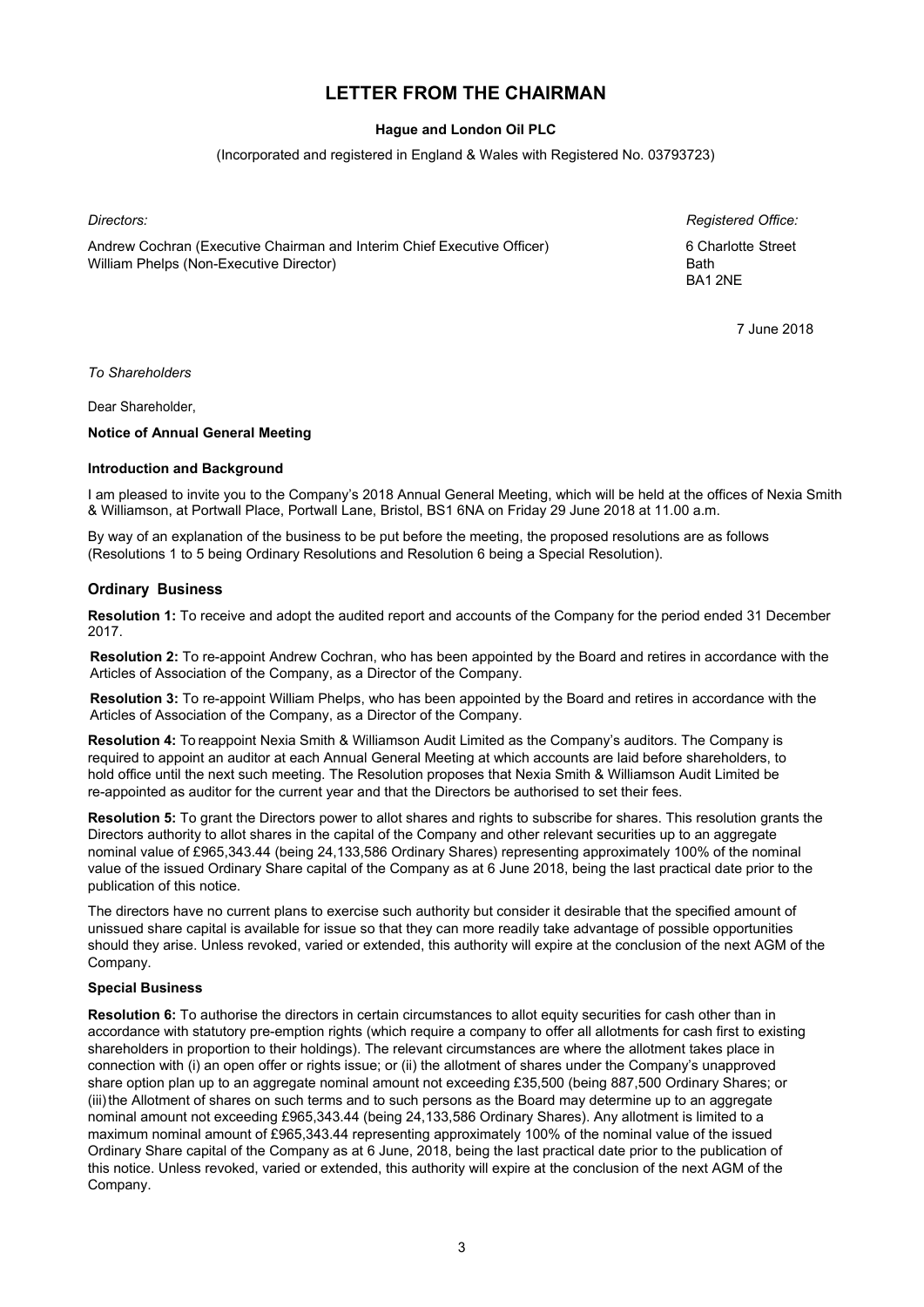#### Action to be taken in respect of the Annual General Meeting by the holders of Ordinary Shares

Set out at the end of this document is the notice convening the Annual General Meeting of the Shareholders to be held at the offices of Nexia Smith & Williamson, at Portwall Place, Portwall Lane, Bristol, BS1 6NA on Friday 29 June 2018 at 11.00 a.m., at which the Resolutions will be proposed.

A Form of Proxy for use at the Annual General Meeting of the Shareholders is enclosed with this document.

Whether or not you intend to attend and participate at the Annual General Meeting, the Form of Proxy should be completed and signed in accordance with the instructions on it and in accordance with the Articles (including any ancillary documentation and evidence as may be required by the Articles) and returned to the Company's registrars, **Link Asset Services at PXS, 34 Beckenham Road, Beckenham, BR3 4TU** as soon as possible, but in any event so as to be received not later than 11.00 a.m. on Wednesday 27 June 2018.

The completion and return of the Form of Proxy will not preclude you from attending the Annual General Meeting and voting in person should you so wish.

#### **Recommendation**

The Directors consider that the Resolutions are in the best interests of the Company and its Shareholders as a whole and accordingly unanimously recommend that you vote in favour of the Resolutions as set out in the Notice of the Annual General Meeting, as your Directors intend to do or procure to be done in respect of their legal and beneficial holdings of Ordinary Shares.

Yours faithfully

Andrew Cochran, **Chairman**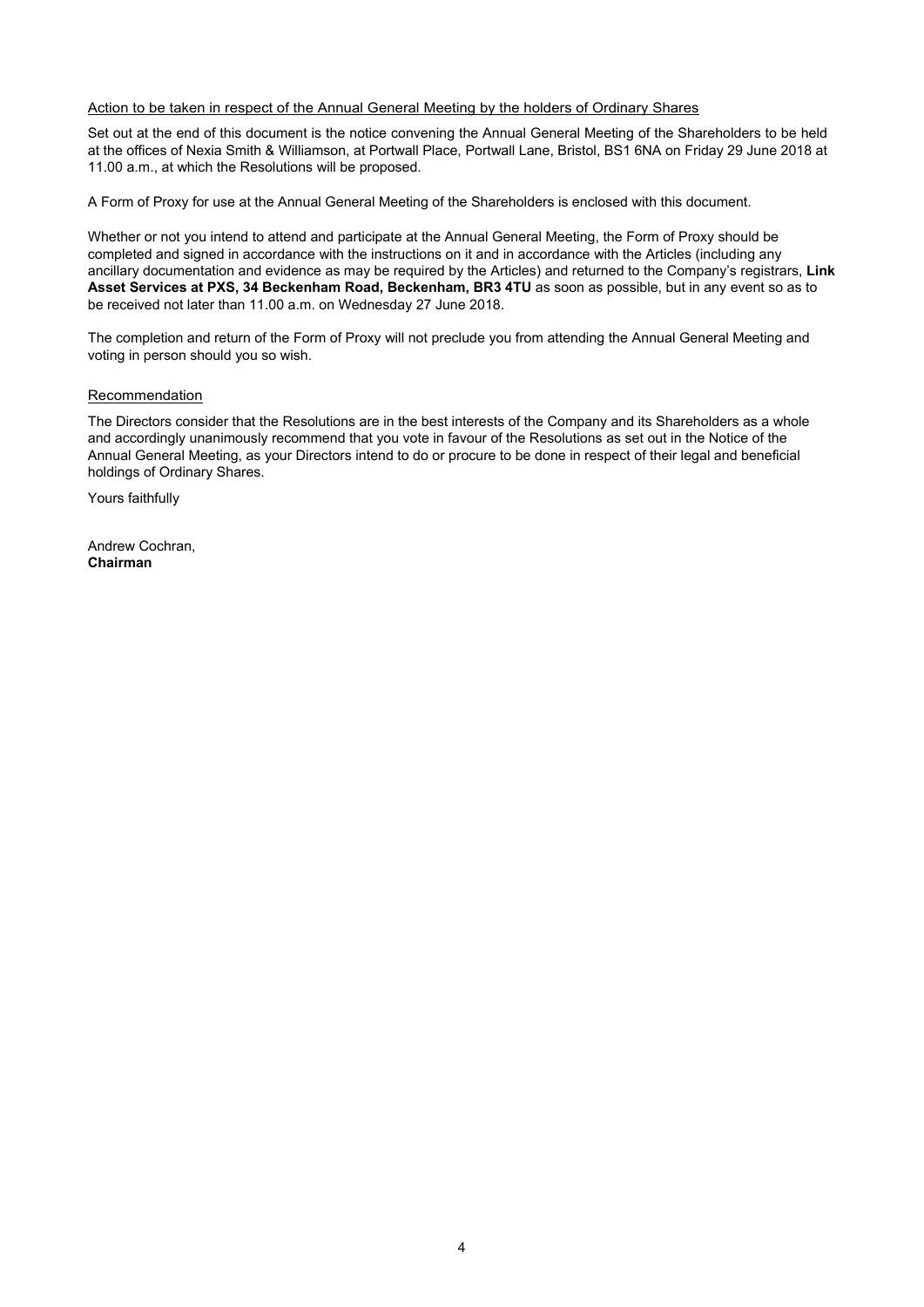## **HAGUE AND LONDON OIL PLC**

**(the "Company")** 

# **NOTICE OF ANNUAL GENERAL MEETING**

**NOTICE IS HEREBY GIVEN** that the **ANNUAL GENERAL MEETING ("AGM")** of the Company will be held at the offices of Nexia Smith & Williamson, at Portwall Place, Portwall Lane, Bristol, BS1 6NA on Friday 29 June 2018 at 11.00 a.m. for the purposes of transacting the following business.

### **Ordinary Business**

To consider and, if thought fit, pass the following resolutions as Ordinary Resolutions:

- 1 To receive and adopt the Report of the Directors and the audited accounts for the period ended 31 December 2017.
- 2 To re-appoint Andrew Cochran, who has been appointed by the Board and retires in accordance with the Articles of Association of the Company, as a Director of the Company.
- 3 To re-appoint William Phelps, who has been appointed by the Board and retires in accordance with the Articles of Association of the Company, as a Director of the Company.
- 4 To re-appoint Nexia Smith & Williamson Audit Limited as auditors of the Company and to authorise the directors to fix their remuneration.
- 5 That, in substitution for any equivalent authorities and powers granted to the directors prior to the passing of this resolution, other than in respect of any allotments made prior to the passing of this resolution, the directors be and they are generally and unconditionally authorised pursuant to Section 551 of the Companies Act 2006 (the "Act") to exercise all powers of the Company to issue and allot shares in the Company, and grant rights to subscribe for or to convert any security into shares of the Company (such shares, and rights to subscribe for or to convert any security into shares of the Company (being "relevant securities") up to an aggregate nominal amount of £965,343.44 (being 24,133,586 ordinary shares of 4 pence each in the capital of the Company ("Ordinary Shares") provided that, unless previously revoked, varied or extended, this authority shall expire on the conclusion of the AGM of the Company to be held in 2019, except that the Company may at any time before such expiry make an offer or agreement which would or might require relevant securities to be allotted after such expiry and the directors may allot relevant securities in pursuance of such an offer or agreement as if this authority had not expired.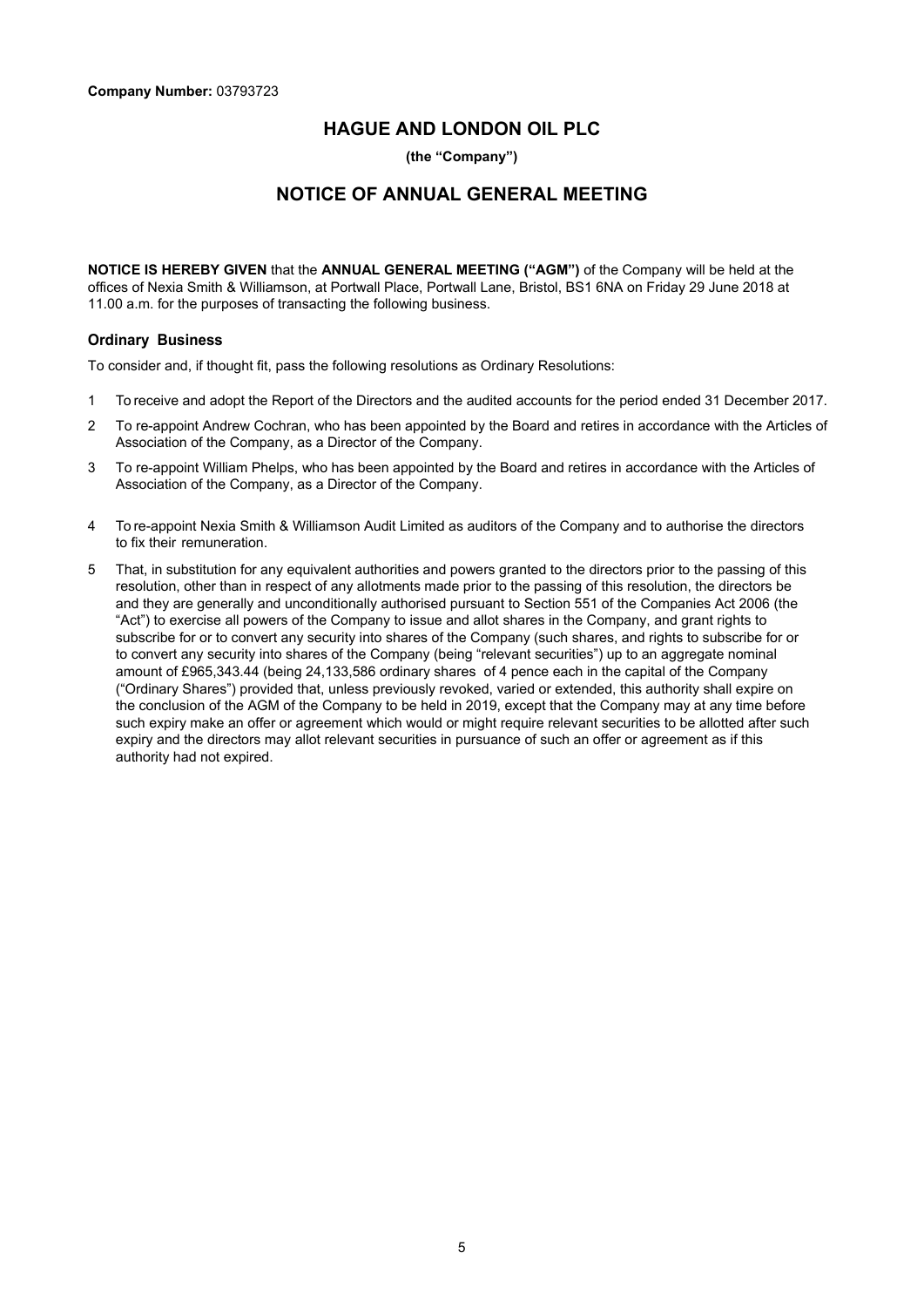## **Special Business**

To consider and, if thought fit, pass Resolution 6 as a Special Resolution:

- 6 That the directors are empowered pursuant to Section 570(1) of the Act to allot equity securities (as defined in Section 560(1) of the Act) of the Company wholly for cash pursuant to the authority of the directors under Section 551 of the Act conferred by resolution 3, in each case as if Section 561(1) of the Act did not apply to such allotment, provided that:
	- a. the power conferred by this resolution shall be limited to the allotment of:
		- i. equity securities in connection with a rights issue, open offer or pre-emptive offer to holders on the register of the Ordinary Shares on a date fixed by the directors where the equity securities respectively attributed to the interests of all those shareholders are proportionate (as nearly as practicable) to the respective numbers of Ordinary Shares held by them on that date but the directors of the Company may make such exclusions or other arrangements as the directors may deem necessary or expedient to deal with fractional entitlements or legal or practical problems arising under the laws or requirements of any overseas territory or by virtue of shares being represented by depository receipts or the requirements of any regulatory body or stock exchange or any other matter whatsoever;
		- ii. (other than under paragraph (a)(i) above) equity securities up to an aggregate nominal amount not exceeding £35,500 (being 887,500 Ordinary Shares under the Company's unapproved share option plan in relation to options previously granted);
		- iii. (other than under paragraphs (a) (i) and (ii) above) equity securities wholly for cash or otherwise up to an aggregate nominal amount not exceeding £965,343.44 (being 24,133,586 Ordinary Shares) on such terms and to such persons as the Board may determine such authority to allot being in addition to any authority given in the Company's Articles of Association or otherwise to allot equity securities without any rights of pre-emption; and
	- b. unless previously revoked, varied or extended, this power shall expire on the earlier of 15 months from the passing of this resolution and conclusion of the AGM of the Company to be held in 2018 except that the Company may before the expiry of this power make an offer or agreement which would or might require equity securities to be allotted after such expiry and the directors may allot equity securities in pursuance of such an offer or agreement as if this power had not expired.

By order of the Board

**Matthew Small**  Company Secretary

7 June 2018

Registered Office: 6 Charlotte Street, Bath BA1 2NE